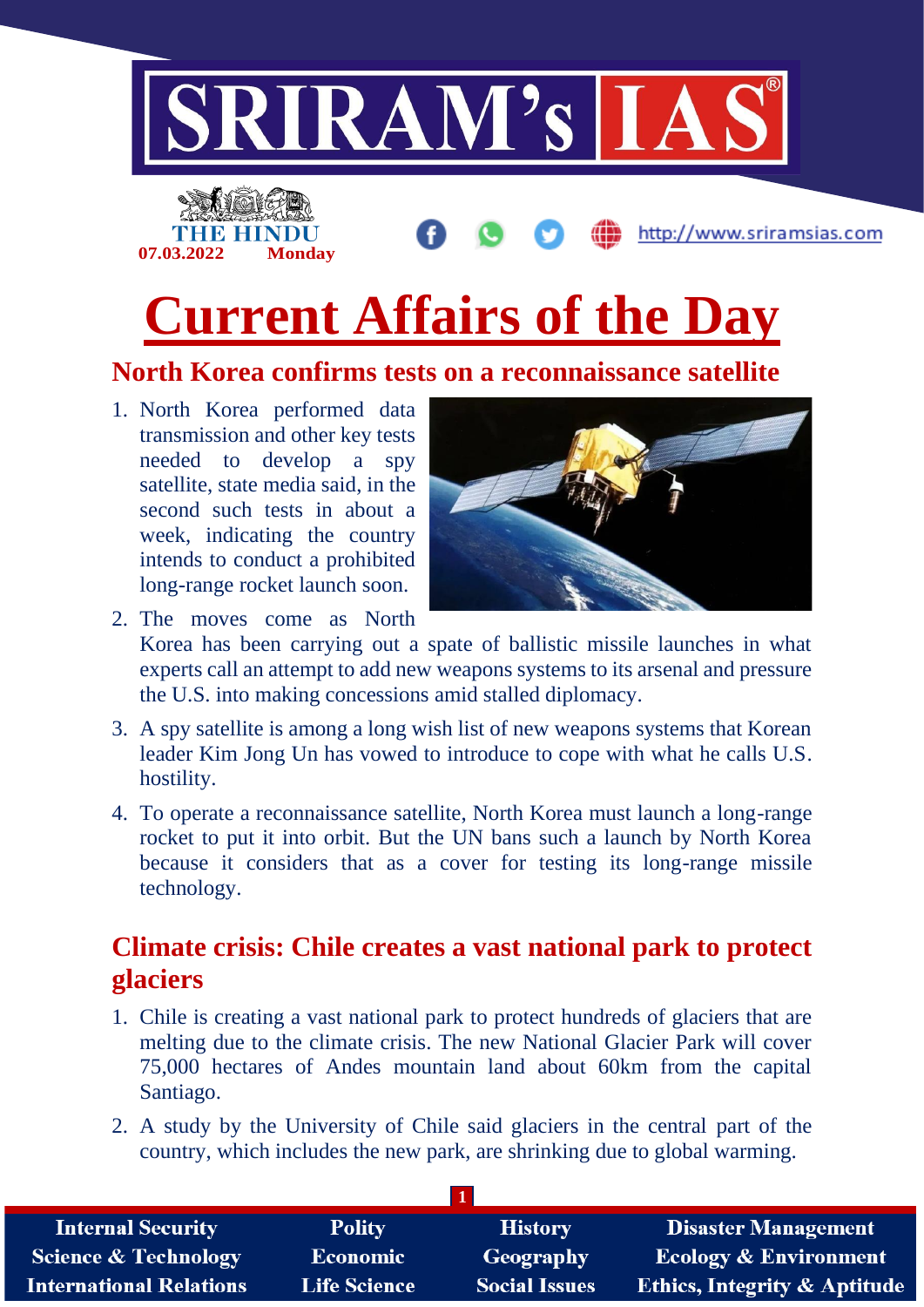

# **07.03.2022 Monday**

- 3. It will also help preserve flora native to mountain terrain and animals like pumas and foxes.
- 4. Chile is among the world's top 10 countries as measured by glacier surface area, the government said. Others include Canada, the United States, China and Russia.



http://www.sriramsias.com

# **Cos' CSR performance to come under scrutiny from April**

1. Corporate social responsibility (CSR) spending performance of companies is set to come under scrutiny after March when the first cycle of reporting under the new penalty regime gets completed.



2. The penalty provision was introduced. The proposed scrutiny of CSR returns signifies the government's intention to enforce the CSR obligations of profitmaking businesses so that they contribute to society and the community besides generating wealth for shareholders.

| <b>Polity</b>       | <b>History</b>       | <b>Disaster Management</b>              |
|---------------------|----------------------|-----------------------------------------|
| <b>Economic</b>     | Geography            | Ecology & Environment                   |
| <b>Life Science</b> | <b>Social Issues</b> | <b>Ethics, Integrity &amp; Aptitude</b> |
|                     |                      |                                         |